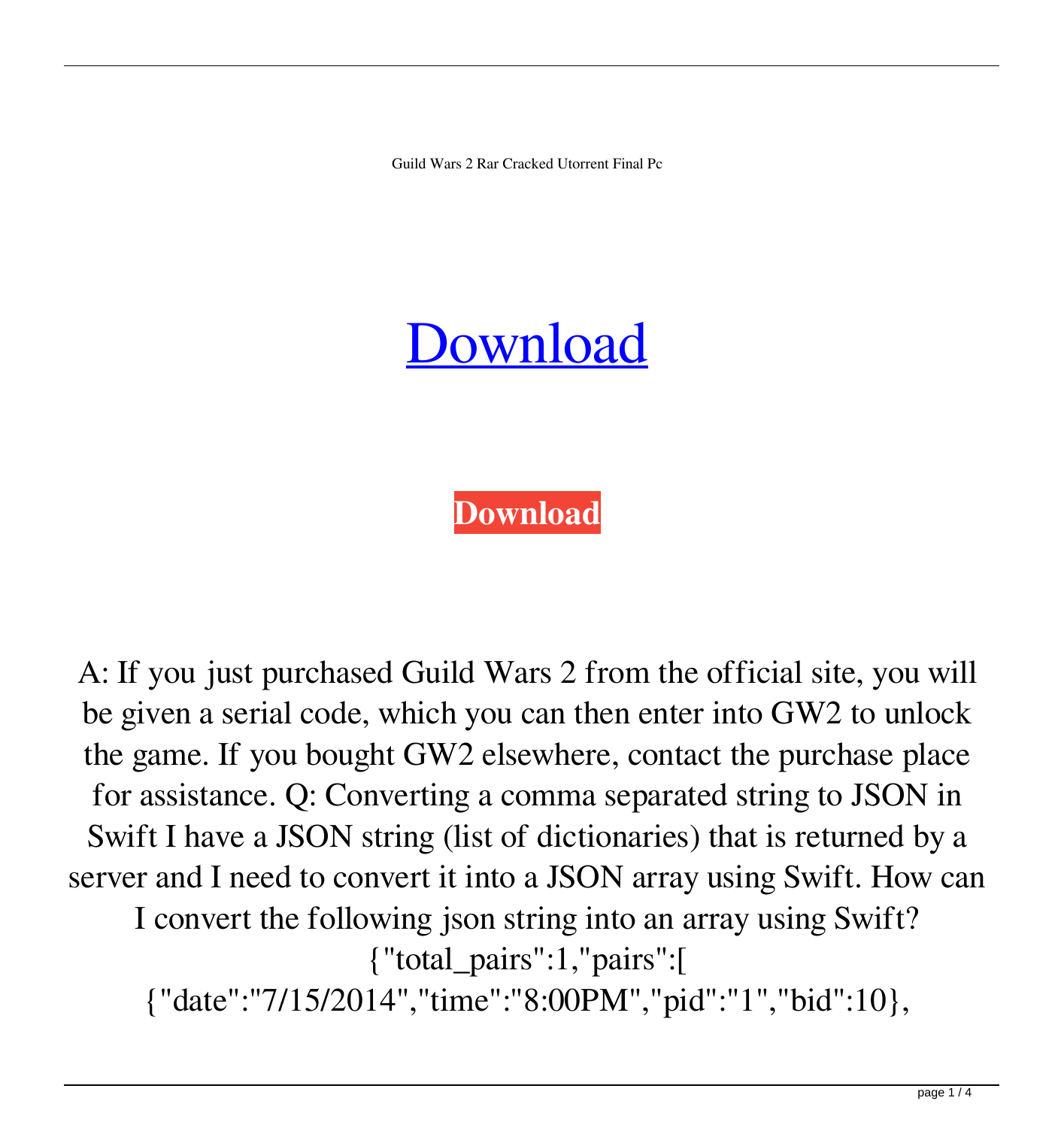{"date":"7/15/2014","time":"8:00PM","pid":"1","bid":20} ] } The following is my code so far func JSON2Array(jsonStr:String) -> Array { var array:Array = Array() do { let json = try NSJSONSerialization.JSONObjectWithData(NSData(contentsOfURL: NSURL(string:jsonStr) as! NSURL)!, options: NSJSONReadingOptions.MutableContainers) as! NSDictionary for (key, value) in json { var jsonObject = AnyObject() if let pair = key as! String? { jsonObject.setValue(value as! NSObject, forKey: pair as! String) } array.append(jsonObject) } } catch {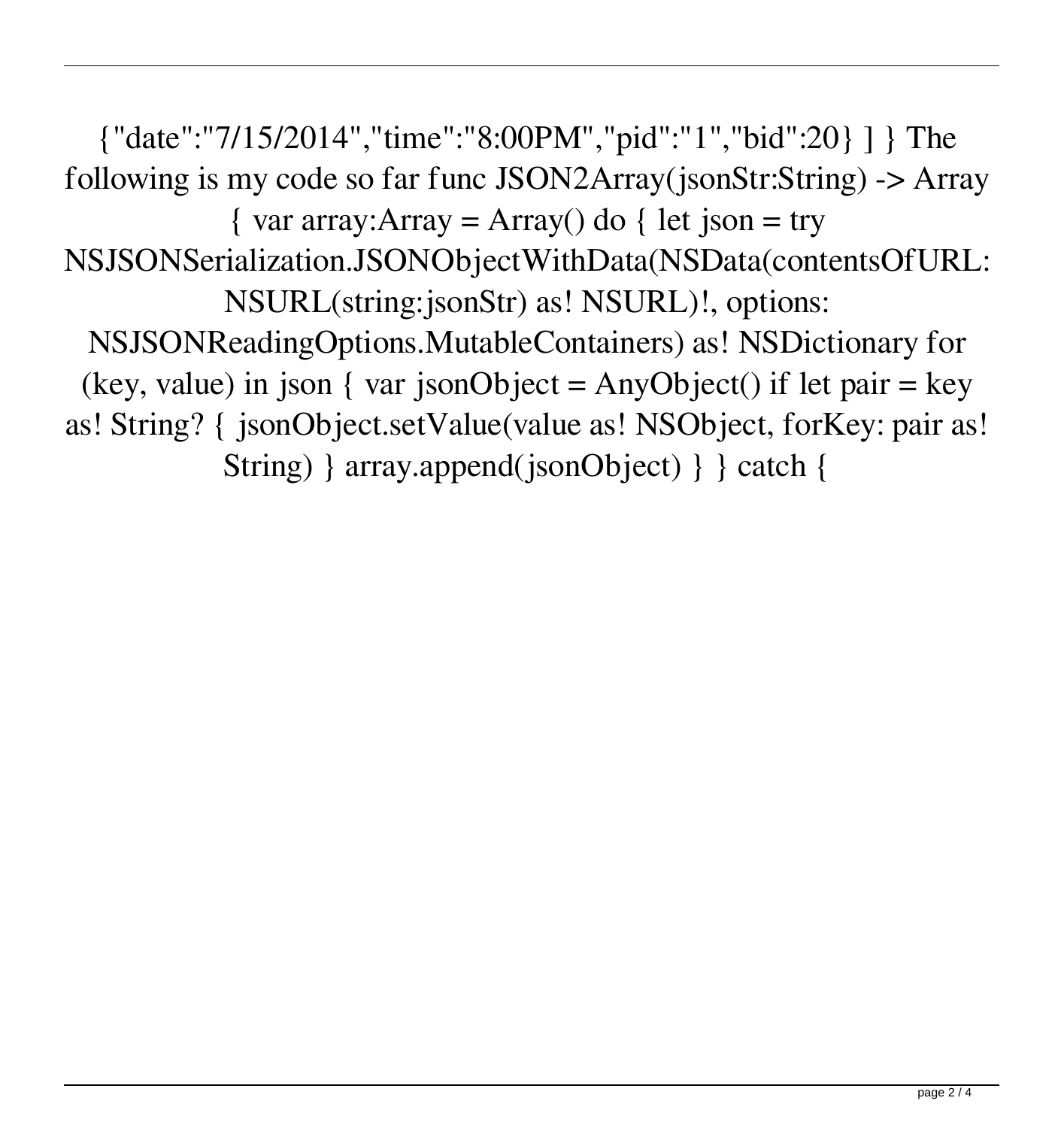## Guild Wars 2 - no serial code I can't get my serial code to work Frequently Asked Questions Q: Is there a serial code for my purchase of Guild Wars 2? A: No, there is no serial code for your purchase of Guild Wars 2. You can receive a serial code from your purchase by contacting our Customer Service team by emailing support@standingstonegames.com. Q: I've been trying to register my serial key for quite some time now, but I cannot get one! A: We cannot issue a serial key to anyone other than the person who originally

purchased the game, as this is a legal requirement set by our publisher. In order to receive a serial key you must contact the support team with your purchase information. The legal team is unable to issue serial keys for anyone but the original purchaser. Q: I've been trying to register my serial key for quite some time now, but I cannot get one! A: We cannot issue a serial key to anyone other than the person who originally purchased the game, as this is a legal requirement set by our publisher. In order to receive a serial key you must contact the support team with your purchase information. The legal team is unable to issue serial keys for anyone but the original purchaser. Q: I've been trying to register my serial key for quite some time now, but I cannot get one! A: We cannot issue a serial key to anyone other than the person who originally purchased the game, as this is a legal requirement set by our publisher. In order to receive a serial key you must contact the support team with